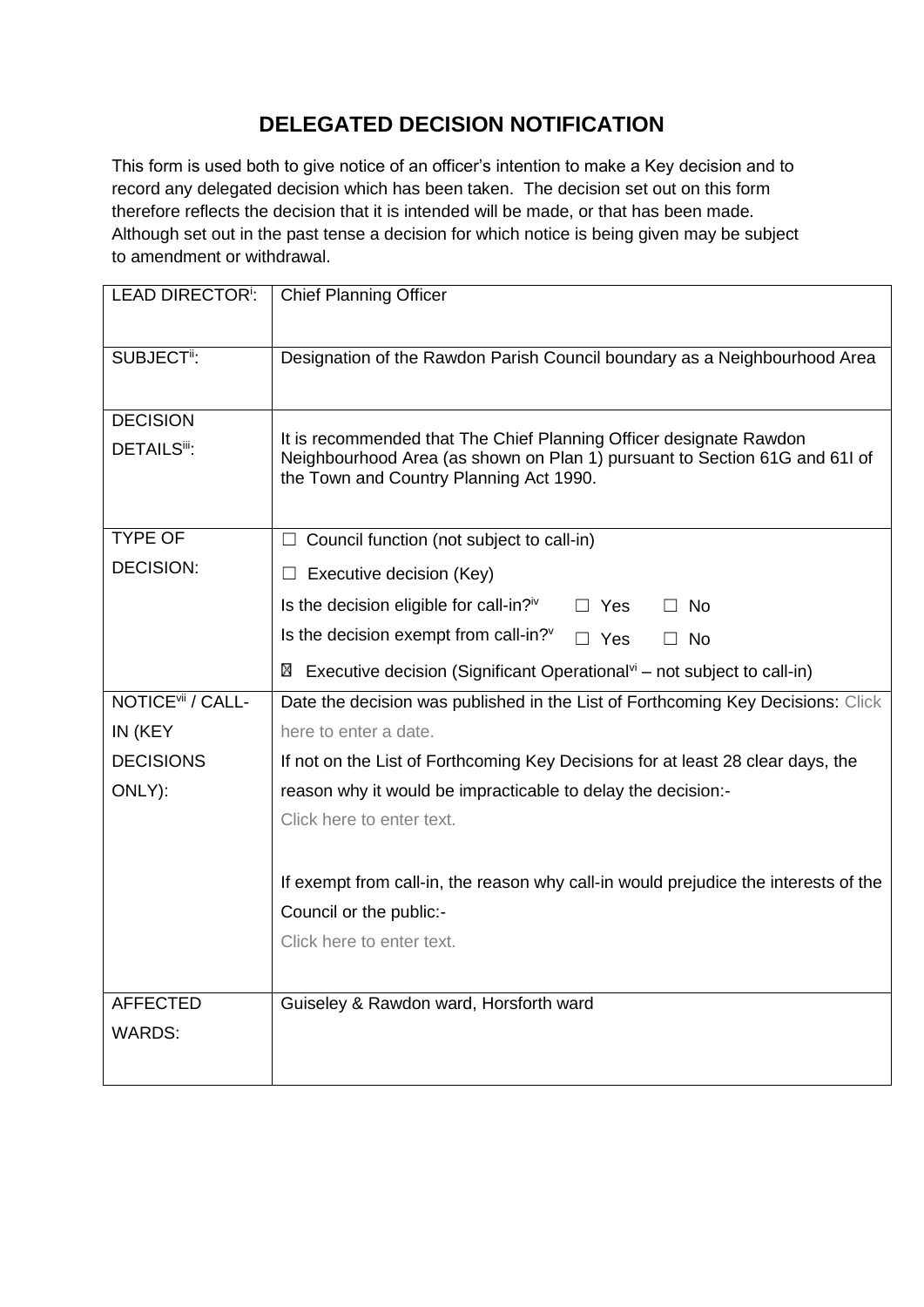| <b>DETAILS OF</b>         | <b>Executive Member</b>                               | Date consulted:    | Interest disclosed?viii                                                |  |
|---------------------------|-------------------------------------------------------|--------------------|------------------------------------------------------------------------|--|
| <b>CONSULTATION</b>       |                                                       | 3.6.13             | Yes (Date of dispensation:                                             |  |
| <b>UNDERTAKEN:</b>        |                                                       |                    | Click here to enter a date.)                                           |  |
|                           |                                                       |                    | No                                                                     |  |
|                           | <b>Ward Councillor</b>                                | Date consulted:    | Interest disclosed?                                                    |  |
|                           | Cllr. P. Latty                                        | 12/03/13           | Yes (Date of dispensation:<br>М                                        |  |
|                           | Cllr. G. Latty                                        |                    | Click here to enter a date.)                                           |  |
|                           | Cllr. Wadsworth                                       |                    | $\Box$ No                                                              |  |
|                           | Cllr. Graham                                          |                    | CIIr. Collins is a member of                                           |  |
|                           | Cllr. Cleasby                                         |                    | <b>Rawdon Parish Council</b>                                           |  |
|                           | Cllr. Collins                                         |                    |                                                                        |  |
|                           | Others <sup>ix</sup> (please                          | Date consulted:    | Interest disclosed?                                                    |  |
|                           | specify: Public                                       | Friday 15th March  | $\Box$ Yes (Date of dispensation:                                      |  |
|                           | consultation                                          | 2013 - Friday 26th | Click here to enter a date.)                                           |  |
|                           |                                                       | <b>April 2013</b>  | ⊠ No                                                                   |  |
| <b>CAPITAL</b>            | Funding approval required?                            | Yes<br>$\perp$     | ⊠<br><b>No</b>                                                         |  |
| <b>FUNDING</b>            | Injection approval required?<br>No<br>$\Box$ Yes<br>М |                    |                                                                        |  |
| <b>APPROVAL</b>           |                                                       |                    | (If yes to either, you must complete the Financial Development Funding |  |
| <b>REQUIRED:</b>          | Approval box below)                                   |                    |                                                                        |  |
|                           |                                                       |                    |                                                                        |  |
| <b>FINANCIAL</b>          |                                                       |                    | Scheme Number: Click here to enter                                     |  |
| <b>DEVELOPMENT</b>        | (Name: Click here to enter text.)                     |                    | text.                                                                  |  |
| <b>FUNDING</b>            |                                                       |                    | <b>CSR Number:</b> Click here to enter text.                           |  |
| APPROVAL /                |                                                       |                    | Date: Click here to enter a date.                                      |  |
| <b>INJECTION</b>          |                                                       |                    |                                                                        |  |
| (CAPITAL                  |                                                       |                    |                                                                        |  |
| <b>SCHEMES ONLY):</b>     |                                                       |                    |                                                                        |  |
|                           |                                                       |                    |                                                                        |  |
| <b>CONTACT</b>            | lan Mackay                                            |                    | Telephone number <sup>x</sup> : 0113 2478079                           |  |
| PERSON:                   |                                                       |                    |                                                                        |  |
|                           |                                                       |                    |                                                                        |  |
| <b>DECISION MAKER</b>     |                                                       |                    | Date: 4.6.13                                                           |  |
| / AUTHORISED              |                                                       |                    |                                                                        |  |
| SIGNATORY <sup>xi</sup> : | P.M. and                                              |                    |                                                                        |  |
|                           | $\mathcal{I}$                                         |                    |                                                                        |  |
|                           |                                                       |                    |                                                                        |  |

 $\label{eq:2.1} \begin{array}{cccccccccc} \mathbb{E} & \mathbb{E} & \mathbb{E} & \mathbb{E} & \mathbb{E} & \mathbb{E} & \mathbb{E} & \mathbb{E} & \mathbb{E} & \mathbb{E} & \mathbb{E} & \mathbb{E} & \mathbb{E} & \mathbb{E} & \mathbb{E} & \mathbb{E} & \mathbb{E} & \mathbb{E} & \mathbb{E} & \mathbb{E} & \mathbb{E} & \mathbb{E} & \mathbb{E} & \mathbb{E} & \mathbb{E} & \mathbb{E} & \mathbb{E} & \mathbb{E} & \mathbb{E}$